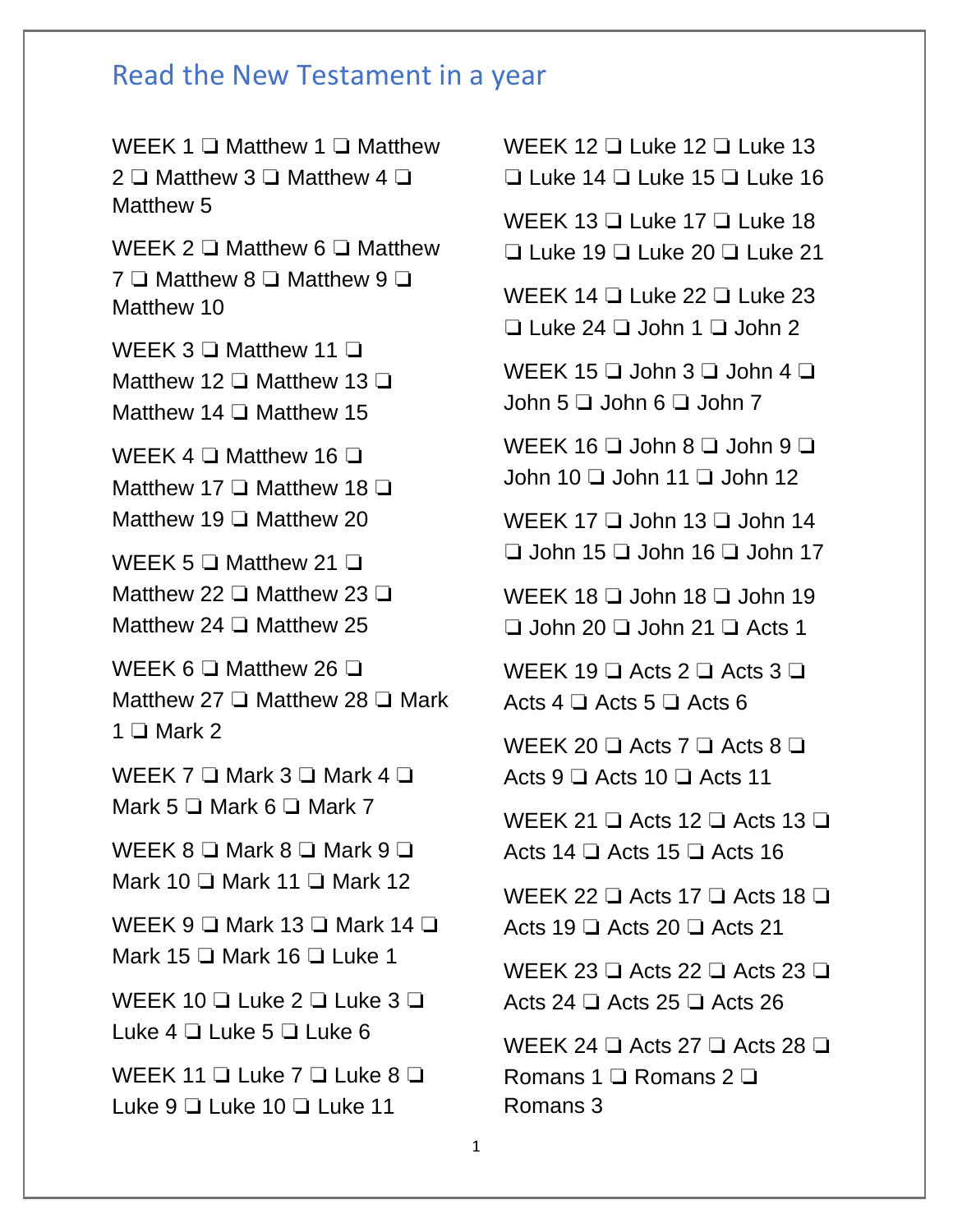## Read the New Testament in a year

WEEK 25 <del>□</del> Romans 4 □ Romans 5 ❏ Romans 6 ❏ Romans 7 ❏ Romans 8 WEEK 26 <del>□</del> Romans 9 □ Romans 10 ❏ Romans 11 ❏ Romans 12 ❏ Romans 13 WEEK 27 ❏ Romans 14 ❏ Romans 15 ❏ Romans 16 ❏ 1 Corinthians 1 ❏ 1 Corinthians 2 WEEK 28 <del>□</del> 1 Corinthians 3 □ 1 Corinthians 4 ❏ 1 Corinthians 5 ❏ 1 Corinthians 6 ❏ 1 Corinthians 7 WEEK 29  $\Box$  1 Corinthians 8  $\Box$  1 Corinthians 9 ❏ 1 Corinthians 10 ❏ 1 Corinthians 11 ❏ 1 Corinthians 12 WEEK 30  $\Box$  1 Corinthians 13  $\Box$  1 Corinthians 14 ❏ 1 Corinthians 15 ❏ 1 Corinthians 16 ❏ 2 Corinthians 1 WEEK 31  $\Box$  2 Corinthians 2  $\Box$  2 Corinthians 3 ❏ 2 Corinthians 4 ❏ 2 Corinthians 5 □ 2 Corinthians 6 WEEK 32 **□ 2 Corinthians 7 □ 2** Corinthians 8 ❏ 2 Corinthians 9 ❏ 2 Corinthians 10 <del>□</del> 2 Corinthians 11

WEEK 33 <del>□</del> 2 Corinthians 12 □ 2 Corinthians 13 ❏ Galatians 1 ❏ Galatians 2 ❏ Galatians 3 WEEK 34 <del>□</del> Galatians 4 □ Galatians 5 ❏ Galatians 6 ❏ Ephesians 1 ❏ Ephesians 2 WEEK 35 ❏ Ephesians 3 ❏ Ephesians 4 ❏ Ephesians 5 ❏ Ephesians 6 ❏ Philippians 1 WEEK 36 <del>□</del> Philippians 2 □ Philippians 3 ❏ Philippians 4 ❏ Colossians 1 ❏ Colossians 2 WEEK 37 <del>□</del> Colossians 3 □ Colossians 4 ❏ 1 Thessalonians 1 ❏ 1 Thessalonians 2 ❏ 1 Thessalonians 3 WEEK 38 <del>□</del> 1 Thessalonians 4 □ 1 Thessalonians 5 ❏ 2 Thessalonians 1 ❏ 2 Thessalonians 2 ❏ 2 Thessalonians 3 WEEK 39  $\Box$  1 Timothy 1  $\Box$  1 Timothy 2  $\Box$  1 Timothy 3  $\Box$  1 Timothy  $4 \square 1$  Timothy 5 WEEK 40  $\Box$  1 Timothy 6  $\Box$  2 Timothy 1  $\Box$  2 Timothy 2  $\Box$  2 Timothy 3 ❏ 2 Timothy 4